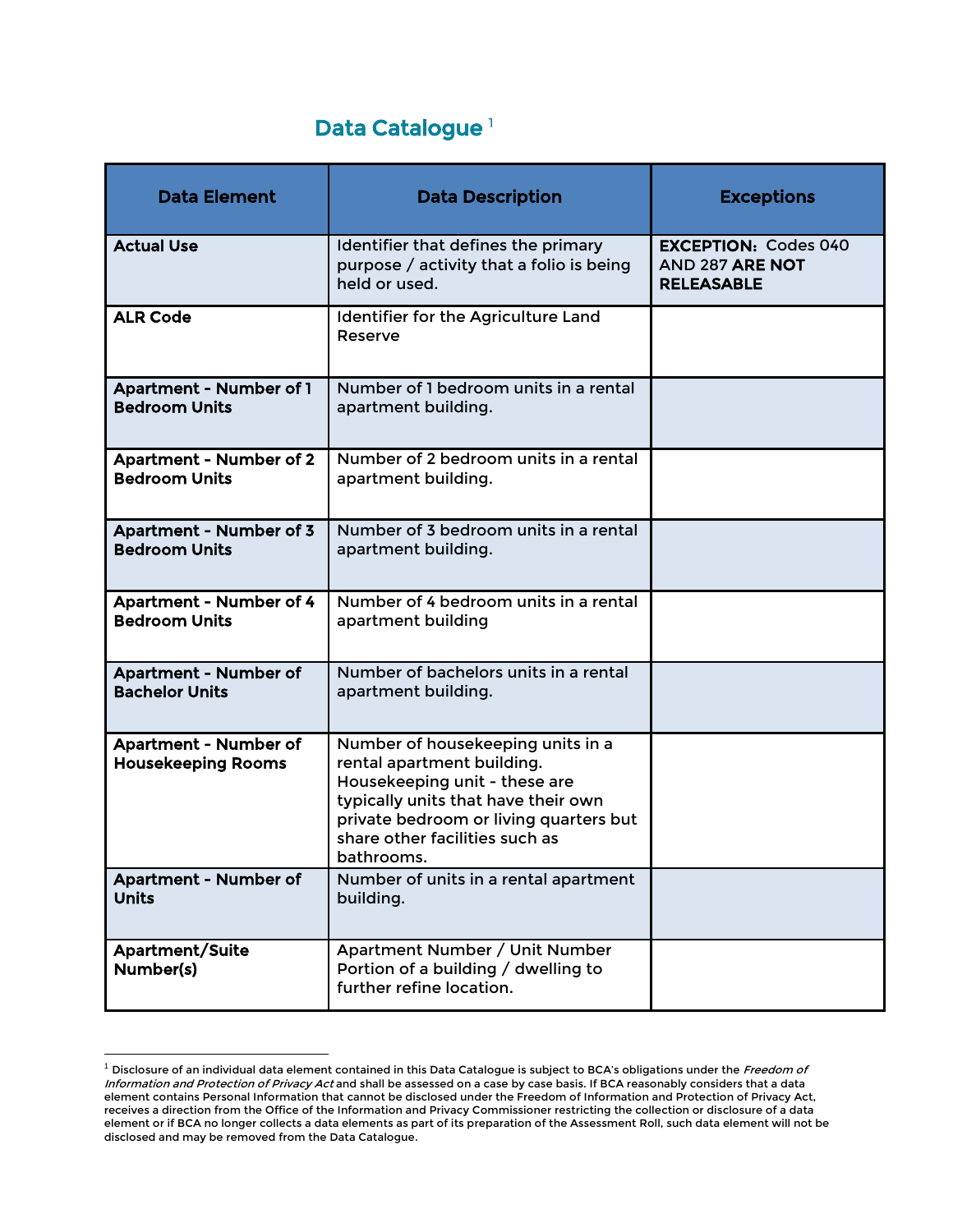| <b>Data Element</b>                         | <b>Data Description</b>                                                                                                                                                                                                                                                                                                                                                                                                                                                                                                                                                                                                                                                                                                                                  | <b>Exceptions</b> |
|---------------------------------------------|----------------------------------------------------------------------------------------------------------------------------------------------------------------------------------------------------------------------------------------------------------------------------------------------------------------------------------------------------------------------------------------------------------------------------------------------------------------------------------------------------------------------------------------------------------------------------------------------------------------------------------------------------------------------------------------------------------------------------------------------------------|-------------------|
| Area                                        | Identifies a BCA Assessment Area,<br>which is a method that BCA uses for<br>organizing each geographic region of<br>the province of BC.                                                                                                                                                                                                                                                                                                                                                                                                                                                                                                                                                                                                                  |                   |
| <b>Basement Area</b>                        | Area (in square feet) of the basement.                                                                                                                                                                                                                                                                                                                                                                                                                                                                                                                                                                                                                                                                                                                   |                   |
| <b>BC Transit Flag</b>                      | A flag indicating whether the folio is<br>subject to BC Transit taxation. True or<br>False.                                                                                                                                                                                                                                                                                                                                                                                                                                                                                                                                                                                                                                                              |                   |
| <b>Block</b>                                | Represents a portion or a particular<br>division of surveyed land. This<br>designation is used in at least three<br>different types of legal descriptions: (1)<br>Blocks that are used in the survey<br>system of Sections, Ranges and Blocks<br>in the New Westminster Land District,<br>and described as Block 5 North, Range<br>4 West, New Westminster District.<br>Enter values in the search field in the<br>following manner; 3N or 5N; (2) The<br>second use is where no other<br>descriptors are used other than the<br>Land District for a legal description,<br>such as Block 1253, Cranberry Land<br>District; (3) Blocks can also indicate a<br>portion of a subdivision, as in Block A<br>of District Lot 1234, Lillooet Land<br>District. |                   |
| <b>Certificate of Title</b>                 | LTSA Document Number assigned to<br>an Indefeasible State of Title<br>Certificate and maintained in the land<br>title register.                                                                                                                                                                                                                                                                                                                                                                                                                                                                                                                                                                                                                          |                   |
| <b>Conveyance Date</b>                      | The date from Land Title Act Form A<br>Freehold Transfer is lodged for<br>registration at the land title office<br>(shown on a Title Search as the<br><b>Application Received Date).</b>                                                                                                                                                                                                                                                                                                                                                                                                                                                                                                                                                                 |                   |
| <b>Conveyance Price</b>                     | The market value as declared on the<br>Land Title Act Form A Freehold<br>Transfer at the land title office.                                                                                                                                                                                                                                                                                                                                                                                                                                                                                                                                                                                                                                              |                   |
| <b>Conveyance Type</b>                      | Indicates if the conveyance was for a<br>single, multiple, improved or vacant<br>property.                                                                                                                                                                                                                                                                                                                                                                                                                                                                                                                                                                                                                                                               |                   |
| Co-op - Number of 1<br><b>Bedroom Units</b> | Number of 1 bedroom units in a co-<br>operative apartment building.                                                                                                                                                                                                                                                                                                                                                                                                                                                                                                                                                                                                                                                                                      |                   |
| Co-op - Number of 2<br><b>Bedroom Units</b> | Number of 2 bedroom units in a co-<br>operative apartment building.                                                                                                                                                                                                                                                                                                                                                                                                                                                                                                                                                                                                                                                                                      |                   |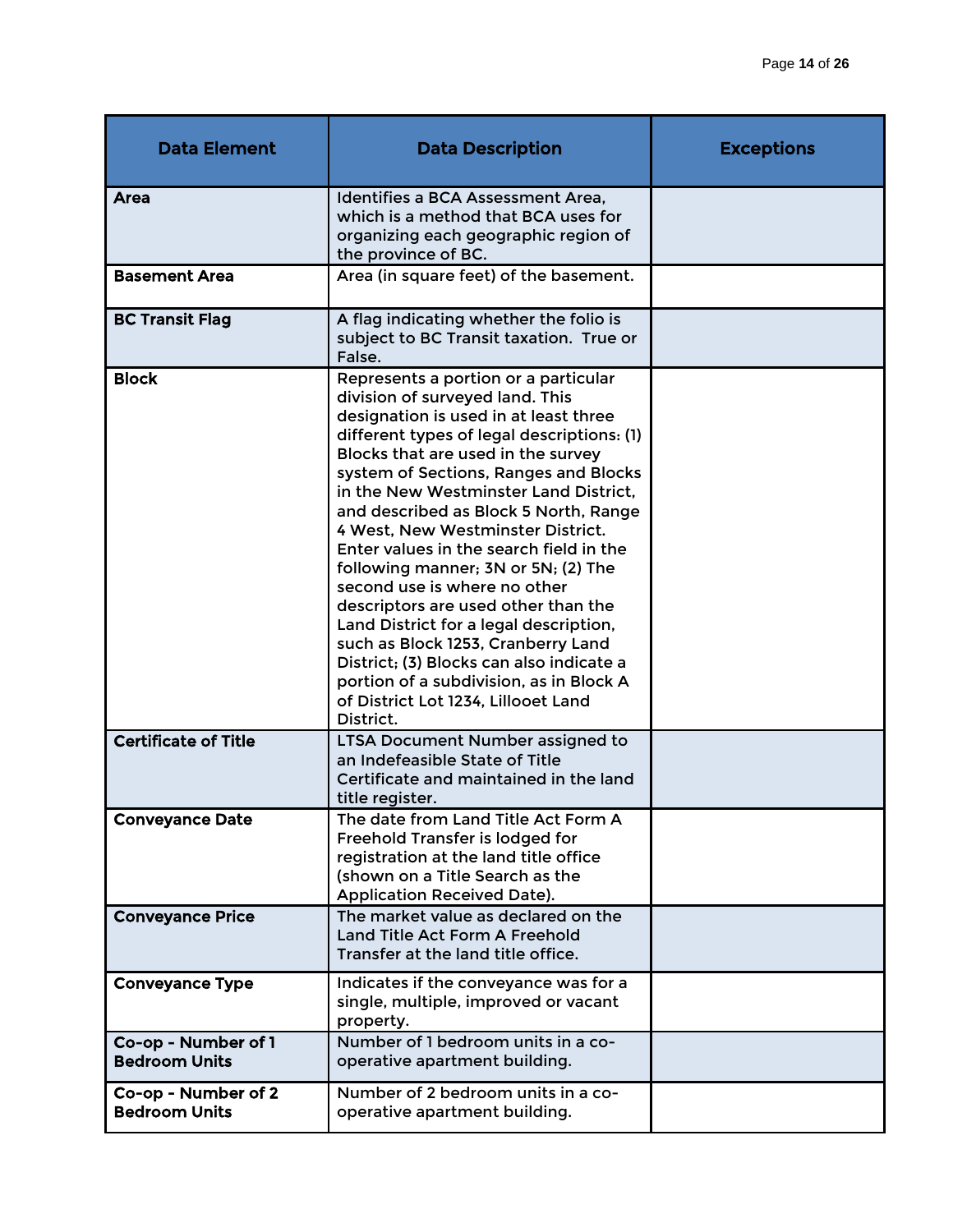| <b>Data Element</b>                         | <b>Data Description</b>                                                                                                                                                                                                                                           | <b>Exceptions</b> |
|---------------------------------------------|-------------------------------------------------------------------------------------------------------------------------------------------------------------------------------------------------------------------------------------------------------------------|-------------------|
| Co-op - Number of 3<br><b>Bedroom Units</b> | Number of 3 bedroom units in a co-<br>operative apartment building                                                                                                                                                                                                |                   |
| Co-op - Number of 4<br><b>Bedroom Units</b> | Number of 4 bedroom units in a co-<br>operative apartment building.                                                                                                                                                                                               |                   |
| Co-op - Number of<br><b>Bachelor Units</b>  | Number of bachelor units in a co-<br>operative apartment building.                                                                                                                                                                                                |                   |
| <b>Cross Reference Roll No.</b>             | Represents the old roll number<br>(combination of jurisdiction and roll<br>number) if folio has been added or<br>deleted as a result of renumbering                                                                                                               |                   |
| <b>Deck Square Footage</b>                  | Size (in square feet) of an uncovered<br>deck, porch or patio.                                                                                                                                                                                                    |                   |
| <b>Deck Square Footage</b><br>Covered       | Size (in square feet) of a covered deck,<br>porch or patio.                                                                                                                                                                                                       |                   |
| <b>Defined Codes</b>                        | <b>Identifies the Defined Areas</b><br>associated with the folio. Defined<br>Area coding is applied upon the<br>request of the Regional District for the<br>purposes of taxation. Each code is<br>associated with a service such as fire<br>protection, or water. |                   |
| <b>Dens</b>                                 | Number of separate room that<br>includes a door and window but no<br>closet.                                                                                                                                                                                      |                   |
| <b>District Lot</b>                         | This is a type of primary land division<br>or description, which defines a parcel<br>of land that has been surveyed.                                                                                                                                              |                   |
| <b>Effective Year</b>                       | Effective Year refers to the effective<br>age of an improvement. Effective age<br>is defined in s.1 of the Depreciation of<br><b>Industrial Improvements Regulation</b><br>(BC Reg 379/88).                                                                       |                   |
| <b>Electoral Area</b>                       | Refinement of the rural jurisdiction<br>divided into areas for voting purposes<br>by the regional district.                                                                                                                                                       |                   |
| <b>Elevators</b>                            | Indicates if any commercial buildings<br>have one or more elevator(s).                                                                                                                                                                                            |                   |
| <b>Finished Area</b>                        | Refers to the area (in square feet) of<br>the main building that is finished with<br>walls and flooring.                                                                                                                                                          |                   |
| <b>Fireplace Number</b>                     | Fireplace number 1 to 5. If there are<br>more than 5 fireplaces, they are not<br>reported.                                                                                                                                                                        |                   |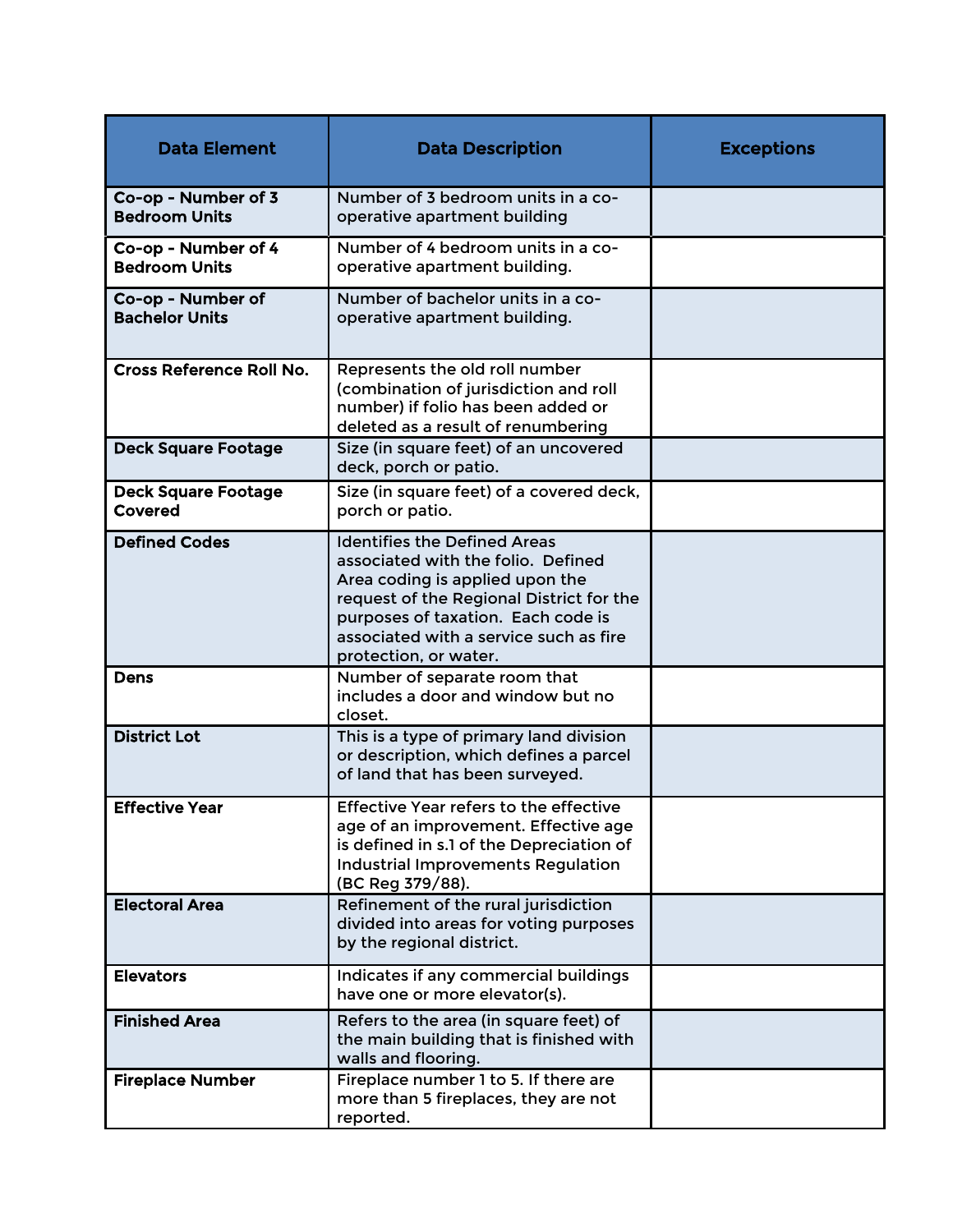| <b>Data Element</b>          | <b>Data Description</b>                                                                                                                                                                                                                                                                                                                                                                                                                     | <b>Exceptions</b> |
|------------------------------|---------------------------------------------------------------------------------------------------------------------------------------------------------------------------------------------------------------------------------------------------------------------------------------------------------------------------------------------------------------------------------------------------------------------------------------------|-------------------|
| <b>First Floor Area</b>      | Size (in square feet) of the first floor<br>area.                                                                                                                                                                                                                                                                                                                                                                                           |                   |
| <b>Floor Number</b>          | Indicates the floor number of the<br>strata unit.                                                                                                                                                                                                                                                                                                                                                                                           |                   |
| <b>Folio Action</b>          | Identifies how a specific record should<br>be processed by the Local<br>Government's system. The current<br>values are: Delete (1), New (2), and<br>Change (3)                                                                                                                                                                                                                                                                              |                   |
| <b>Foundation</b>            | Description of the type of foundation<br>for the property based on the size (in<br>square feet) of the Basement, Slab<br>and/or Crawl space areas.                                                                                                                                                                                                                                                                                          |                   |
| <b>General Service Codes</b> | <b>Identifies the General Service Areas</b><br>associated with the folio. General<br>Service Area coding is applied upon<br>the request of the Regional District for<br>the purposes of taxation. Each code is<br>associated with a service such as fire<br>protection, or water.                                                                                                                                                           |                   |
| <b>Gross Building Area</b>   | The total constructed area of a<br>building. This area is computed by<br>measuring to the outside finished<br>surface of permanent outer building<br>walls. It includes all enclosed floor<br>areas of the building including<br>basements, mechanical rooms etc.                                                                                                                                                                           |                   |
| <b>Gross Leasable Area</b>   | In general, Gross Leasable Area (GLA)<br>will be equivalent to Floor Rentable<br>Area as defined by the Building<br>Owners and Managers Assn (BOMA).<br>Floor Rentable Area is the gross<br>measured area of a floor less the area'<br>of major vertical penetrations (e.g.<br>ventilation shaft, elevator shafts &<br>stairs). Total Building GLA is equivalent<br>to Building Rentable Area or sum of all<br><b>Floor Rentable Areas.</b> |                   |
| <b>Heating Type</b>          | In the case of homes with more than<br>one heating type (e.g., gas on main<br>and electric on the upper floor(s), the<br>predominant heating type is shown. If<br>the structure has no heat, the No Heat<br>option is selected.                                                                                                                                                                                                             |                   |
| <b>Improvement District</b>  | Identifier for the public corporate<br>bodies which operate independently<br>of regional districts or any other<br>administrative jurisdiction that                                                                                                                                                                                                                                                                                         |                   |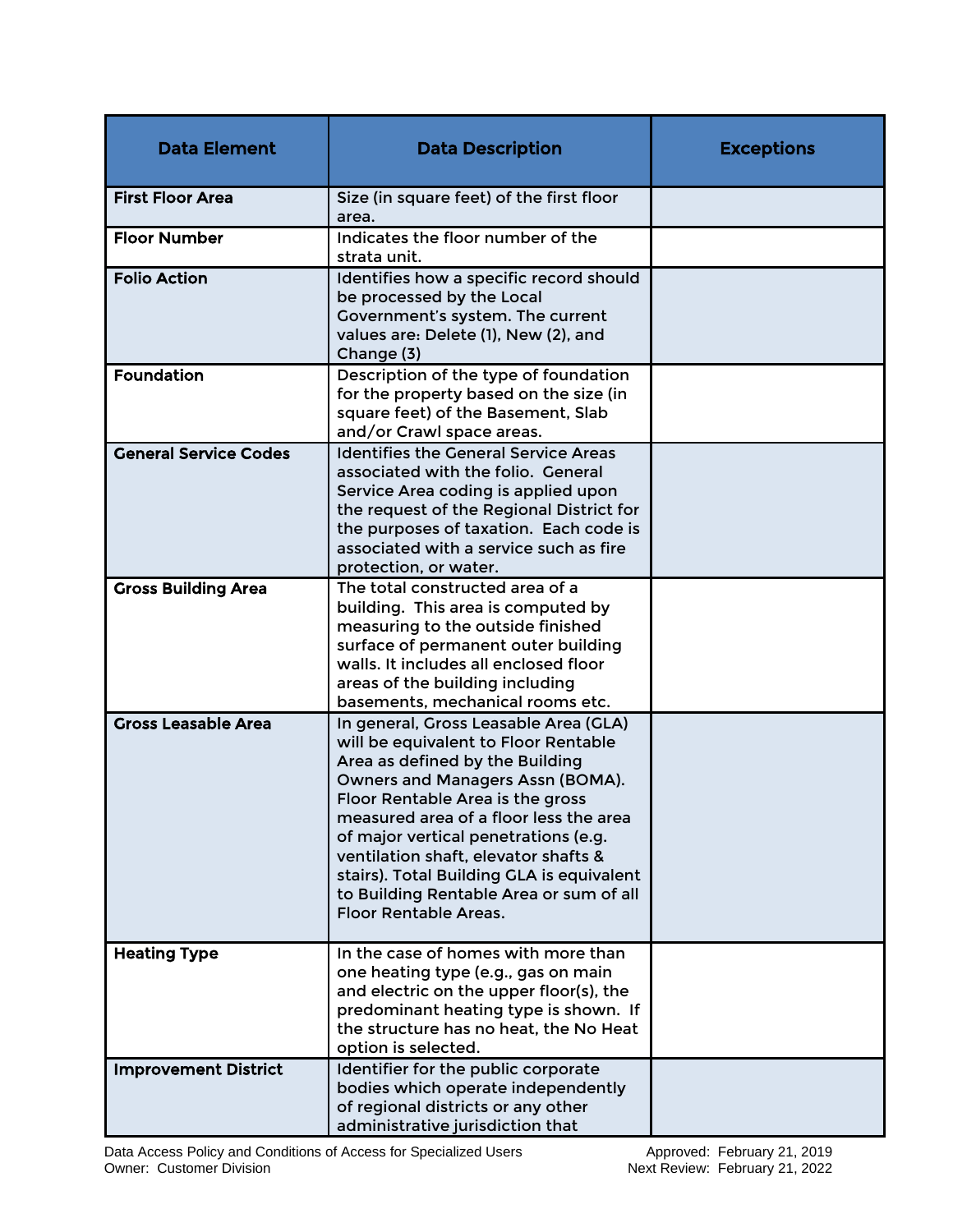| <b>Data Element</b>                                                                                      | <b>Data Description</b>                                                                                                                                                                                                                                                                      | <b>Exceptions</b>                                                                                                     |
|----------------------------------------------------------------------------------------------------------|----------------------------------------------------------------------------------------------------------------------------------------------------------------------------------------------------------------------------------------------------------------------------------------------|-----------------------------------------------------------------------------------------------------------------------|
|                                                                                                          | provides services to a specific folio.<br>Improvement districts may provide<br>such diverse services as fire<br>protection, water service or dykes,<br>sewers, utilities, street lighting,<br>construction and operation of a<br>hospital. Improvement Districts tax<br>only on one service. |                                                                                                                       |
| <b>Improvement Exempt Tax</b><br><b>Codes</b>                                                            | Identifier that defines if the<br>improvement on the folio is taxable,<br>exempt or partially exempt from<br>taxation.                                                                                                                                                                       | <b>EXCEPTION: Codes 03, 23,</b><br>27, 37, 40, 41, 42, 44, 45, 55,<br>58, 60, 62, 69, 4A ARE NOT<br><b>RELEASABLE</b> |
| <b>Improvement Property</b><br><b>Class Code(s)</b>                                                      | Identifier for the classification of a<br>property.                                                                                                                                                                                                                                          | <b>EXCEPTION: PC 03 FOLIOS</b><br><b>ARE NOT RELEASABLE</b>                                                           |
| <b>Improvement Value(s)</b>                                                                              | The dollar value of the building /<br>structure eligible to be taxed after<br>applying any applicable exempt tax<br>codes.                                                                                                                                                                   |                                                                                                                       |
| Improvement Value(s) -<br><b>BC Transit</b>                                                              | The value to which the appropriate tax<br>rates are applied to determine the<br>taxes payable. It is the actual value<br>less the value of any assessment or tax<br>exemptions.                                                                                                              |                                                                                                                       |
| Improvement Value(s) -<br><b>Local Government</b><br><b>Act/Taxation</b><br><b>Act/Vancouver Charter</b> | The value to which the appropriate tax<br>rates are applied to determine the<br>taxes payable. It is the actual value<br>less the value of any assessment or tax<br>exemptions.                                                                                                              |                                                                                                                       |
| <b>Improvement Value(s) -</b><br><b>School/Hospital Act</b>                                              | The value to which the appropriate tax<br>rates are applied to determine the<br>taxes payable. It is the actual value<br>less the value of any assessment or tax<br>exemptions.                                                                                                              |                                                                                                                       |
| <b>Indian Band (FN Reserve</b><br>Number)                                                                | Identifier of the FN Reserve associated<br>with a folio                                                                                                                                                                                                                                      |                                                                                                                       |
| <b>Islands Trust Area</b>                                                                                | <b>Identifier of the Islands Trust Area</b><br>associated with a folio.                                                                                                                                                                                                                      |                                                                                                                       |
| <b>Jurisdiction</b>                                                                                      | <b>Identifies a Taxing Jurisdiction. This</b><br>can be a municipal or rural taxing<br>jurisdiction. This is the next level down<br>of categorization within a BCA<br>Assessment Area.                                                                                                       |                                                                                                                       |
| <b>Land Area</b>                                                                                         | Area (in acres) of the lot.                                                                                                                                                                                                                                                                  |                                                                                                                       |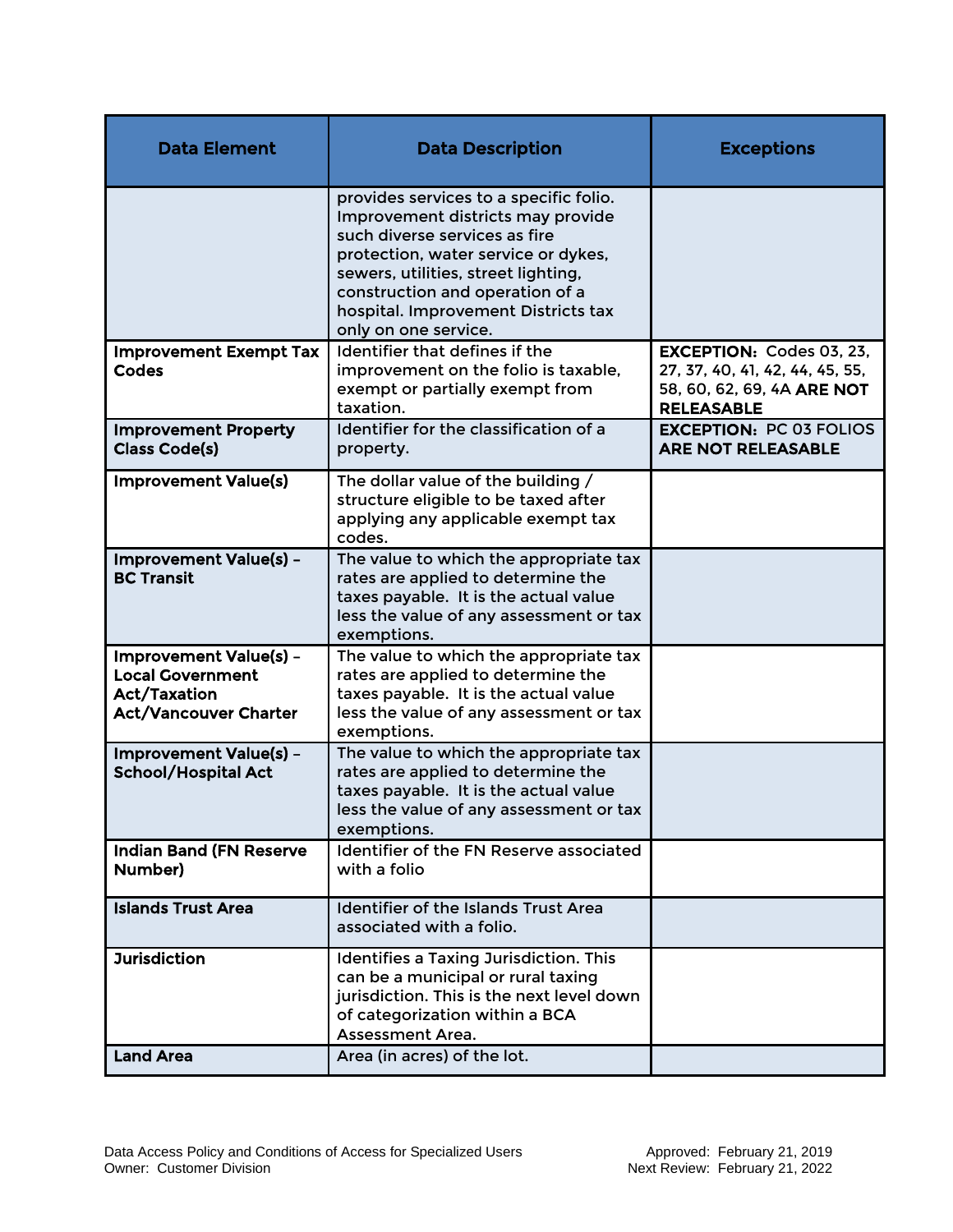| <b>Data Element</b>                                                                        | <b>Data Description</b>                                                                                                                                                                                                                                           | <b>Exceptions</b>                                                                                                             |
|--------------------------------------------------------------------------------------------|-------------------------------------------------------------------------------------------------------------------------------------------------------------------------------------------------------------------------------------------------------------------|-------------------------------------------------------------------------------------------------------------------------------|
| <b>Land Characteristics</b>                                                                | A variety of characteristics describing<br>attributes of the land, such as access<br>to utilities, view, waterfront etc.                                                                                                                                          |                                                                                                                               |
| <b>Land Depth</b>                                                                          | Depth (in feet, to one decimal point)<br>of the lot.                                                                                                                                                                                                              |                                                                                                                               |
| <b>Land Dimension Type</b>                                                                 | Land dimension types are acres and<br>square feet.                                                                                                                                                                                                                |                                                                                                                               |
| <b>Land District</b>                                                                       | An administrative descriptor or<br>division that also forms part of the<br>legal descriptions of surveyed parcels<br>in BC.                                                                                                                                       |                                                                                                                               |
| <b>Land Exempt Tax Code</b>                                                                | Identifier that defines if the land on<br>the folio is taxable, exempt or partially<br>exempt from taxation.                                                                                                                                                      | <b>EXCEPTION: Codes 03, 23,</b><br>27, 37, 40, 41, 46, 47, 48, 49,<br>55, 58, 62, 63, 70, 77, 4A<br><b>ARE NOT RELEASABLE</b> |
| <b>Land Property Class</b><br>Code(s)                                                      | Identifier for the classification of a<br>property. For property taxation<br>purposes in British Columbia, the<br>assessor assigns one or more property<br>class to each property according to<br>the description of these classes in a<br>provincial regulation. | <b>EXCEPTION: PC 03 FOLIOS</b><br><b>ARE NOT RELEASABLE</b>                                                                   |
| <b>Land Size</b>                                                                           | The size of a parcel of land in units as<br>defined by the land dimension type.                                                                                                                                                                                   |                                                                                                                               |
| <b>Land Square Feet</b>                                                                    | Area (in square feet) of the lot.                                                                                                                                                                                                                                 |                                                                                                                               |
| Land Value(s)                                                                              | The dollar value of the land eligible to<br>be taxed after applying any applicable<br>exempt tax codes.                                                                                                                                                           |                                                                                                                               |
| Land Value(s) - BC Transit                                                                 | The value to which the appropriate tax<br>rates are applied to determine the<br>taxes payable. It is the actual value<br>less the value of any assessment or tax<br>exemptions.                                                                                   |                                                                                                                               |
| Land Value(s) - Local<br>Government<br><b>Act/Taxation</b><br><b>Act/Vancouver Charter</b> | The value to which the appropriate tax<br>rates are applied to determine the<br>taxes payable. It is the actual value<br>less the value of any assessment or tax<br>exemptions.                                                                                   |                                                                                                                               |
| Land Value(s) -<br><b>School/Hospital Act</b>                                              | The value to which the appropriate tax<br>rates are applied to determine the<br>taxes payable. It is the actual value<br>less the value of any assessment or tax<br>exemptions.                                                                                   |                                                                                                                               |
| <b>Land Width</b>                                                                          | Width (in feet, to one decimal point) of<br>the lot.                                                                                                                                                                                                              |                                                                                                                               |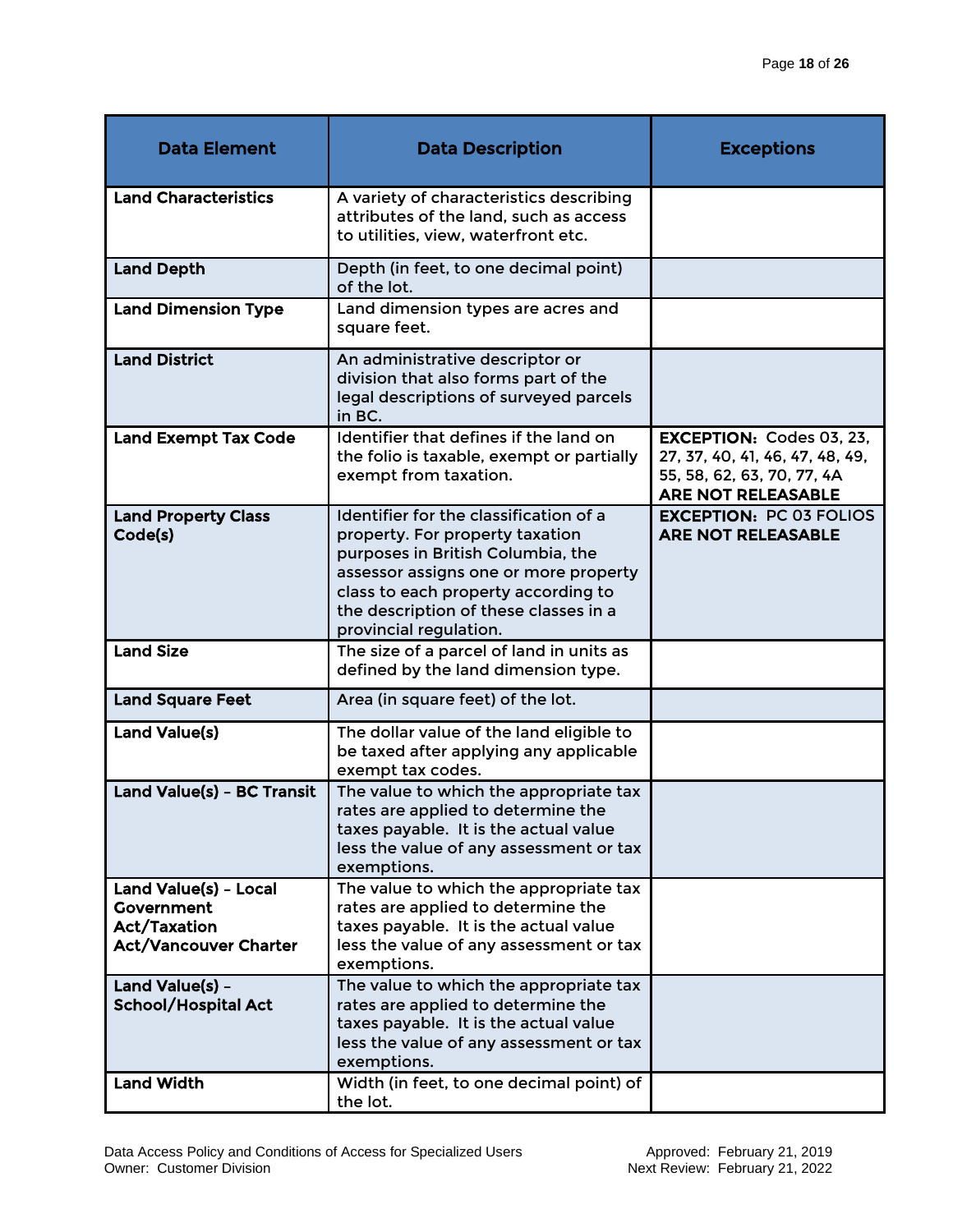| <b>Data Element</b>                                   | <b>Data Description</b>                                                                                                                                                                                                                                       | <b>Exceptions</b>                                                                                                              |
|-------------------------------------------------------|---------------------------------------------------------------------------------------------------------------------------------------------------------------------------------------------------------------------------------------------------------------|--------------------------------------------------------------------------------------------------------------------------------|
| <b>Lands Branch File</b><br><b>Number</b>             | Number / identifier assigned by the<br><b>Integrated Land Management Branch</b><br>(ILMB) for crown land                                                                                                                                                      |                                                                                                                                |
| <b>Legal Freeform</b>                                 | A complete legal description of a<br>property.                                                                                                                                                                                                                |                                                                                                                                |
| <b>Local Area Codes</b>                               | <b>Identifies the Local Areas associated</b><br>with the folio. Local Area coding is<br>applied upon the request of the<br>Regional District for the purposes of<br>taxation. Each code is associated with<br>a service such as fire protection, or<br>water. |                                                                                                                                |
| Lot                                                   | Identifies the Lot Number which forms<br>part of the legal description of a parcel<br>of land.                                                                                                                                                                |                                                                                                                                |
| Lot Size Area - Depth                                 | Depth in square feet (length<br>perpendicular / from the road to the<br>end of the parcel - rectangular lot size)                                                                                                                                             |                                                                                                                                |
| Lot Size Area - Width                                 | Width in square feet (measurement of<br>something from side to side - length<br>along the road)                                                                                                                                                               |                                                                                                                                |
| <b>Lot Size Freeform</b>                              | Square feet or acres.                                                                                                                                                                                                                                         |                                                                                                                                |
| Lot Size Key                                          | Identifies the type of land<br>measurements used for the folio.                                                                                                                                                                                               |                                                                                                                                |
| <b>Manual Class Code</b>                              | State and condition of the<br>improvement (building) and the<br>structural components and condition<br>of the improvement.                                                                                                                                    | <b>EXCEPTION: Codes C424.</b><br><b>D424 ARE NOT</b><br><b>RELEASABLE. Do not use</b><br>"Quality" portion of<br>descriptions. |
| <b>Manufactured Home</b><br><b>Registry Number(s)</b> | Manufactured Home Number -<br>identifier registration number for a<br>manufactured home (mobile home) by<br>the Manufactured Home Registry.                                                                                                                   |                                                                                                                                |
| <b>Meridian</b>                                       | Represents a line of longitude.                                                                                                                                                                                                                               |                                                                                                                                |
| <b>Mezzanine Area</b>                                 | Total of all mezzanine area (in square<br>feet) in a commercial property. A<br>mezzanine is a low storey between<br>two other storeys in a building,<br>typically between the ground and first<br>floors.                                                     |                                                                                                                                |
| <b>Multi-Sale Flag</b>                                | The presence of a multi-sale flag<br>indicates the transfer of a property or<br>title involving more than one parcel.                                                                                                                                         |                                                                                                                                |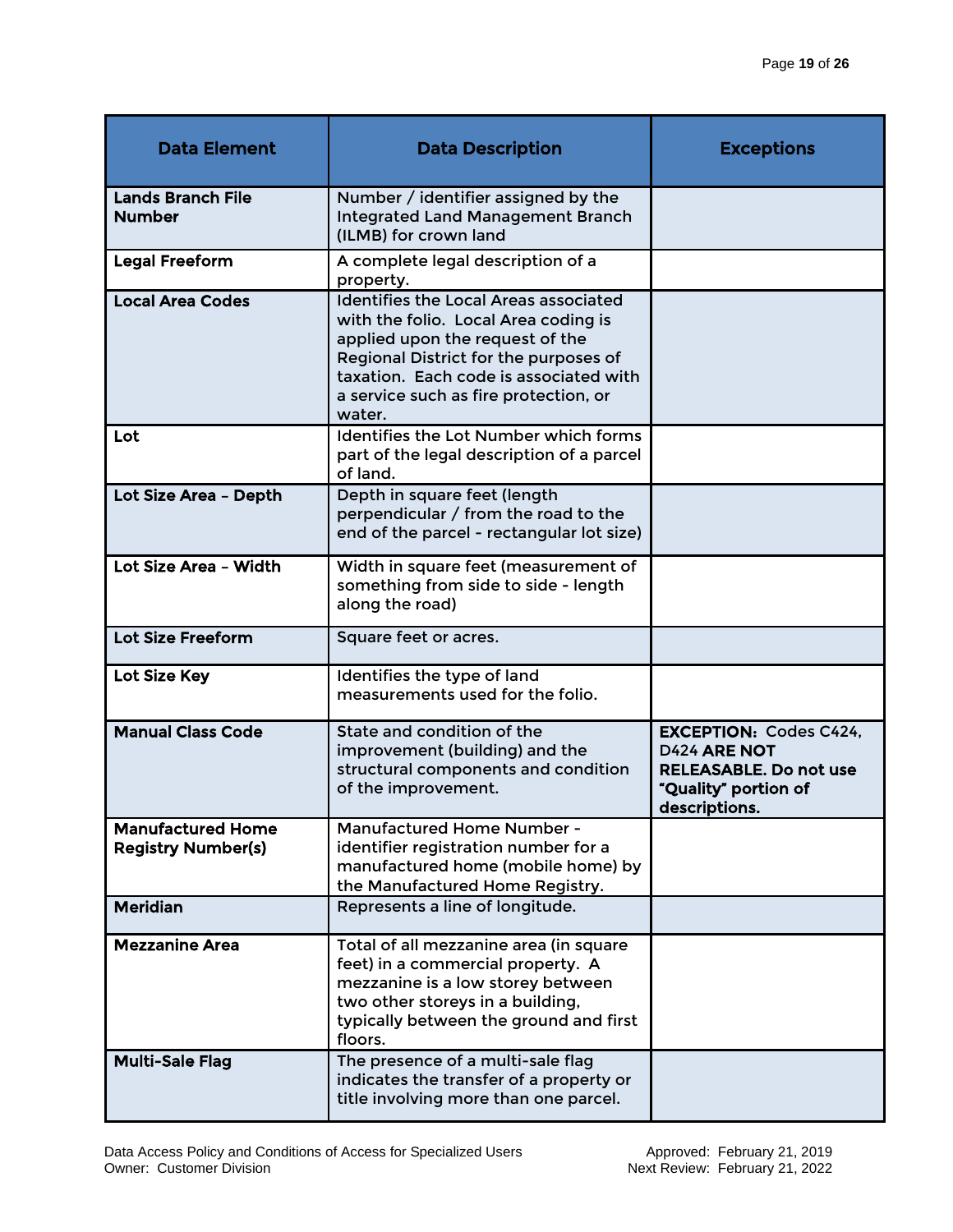| <b>Data Element</b>                  | <b>Data Description</b>                                                                                                                                        | <b>Exceptions</b> |
|--------------------------------------|----------------------------------------------------------------------------------------------------------------------------------------------------------------|-------------------|
| <b>Neighbourhood Code</b>            | Identifier assigned by BCA to organize<br>a jurisdiction into appraisal areas or<br>like properties. Next level of<br>categorization below jurisdiction.       |                   |
| <b>Net Leasable Area</b>             | Generally referred to as store area, the<br>net leasable area is the total floor area<br>designed for the occupancy and<br>exclusive use of tenants.           |                   |
| <b>NTS Number</b>                    | NTS = National Topographic System -<br>geographic reference.                                                                                                   |                   |
| <b>Number of 2 Piece Baths</b>       | Number of bathrooms with 2 pieces:<br>Sink and Toilet.                                                                                                         |                   |
| <b>Number of 3 Piece Baths</b>       | Number of bathrooms with 3 pieces:<br>Sink, Toilet and Shower Stall.                                                                                           |                   |
| <b>Number of Bedrooms</b>            | Number of separate room(s) that<br>includes a door, window, and a closet.                                                                                      |                   |
| <b>Number of Carports</b>            | Number of Carports. A carport is a<br>structure generally used for parking<br>that is not enclosed and may or may<br>not be connected to the main<br>building. |                   |
| <b>Number of Full Baths</b>          | Number of bathrooms with 4 pieces or<br>more: sink, toilet, and bathtub with a<br>shower head or separate shower stall.                                        |                   |
| <b>Number of Multi Garages</b>       | A Multi Garage is one that more than<br>one car fits inside, regardless of the<br>number of doors. This field includes<br>both detached and attached garages.  |                   |
| <b>Number of Single Garages</b>      | A single garage is one that only one<br>car fits inside. Includes both attached<br>and detached garages.                                                       |                   |
| <b>Number of Storeys</b>             | The number of storeys is the number<br>of distinct levels of living space above<br>the basement, crawl space or slab<br>foundation.                            |                   |
| Number of Units In a Co-<br>op       | Number of units in a co-operative<br>apartment building. Available for<br>properties valued using the income<br>approach only.                                 |                   |
| Number of Units In a<br><b>Hotel</b> | Number of units in a hotel (properties<br>with actual use code 230 - Hotel).                                                                                   |                   |
| Number of Units In a<br><b>Motel</b> | Number of units in a motel (properties<br>with actual use code 232 - Motel and<br>Auto Court).                                                                 |                   |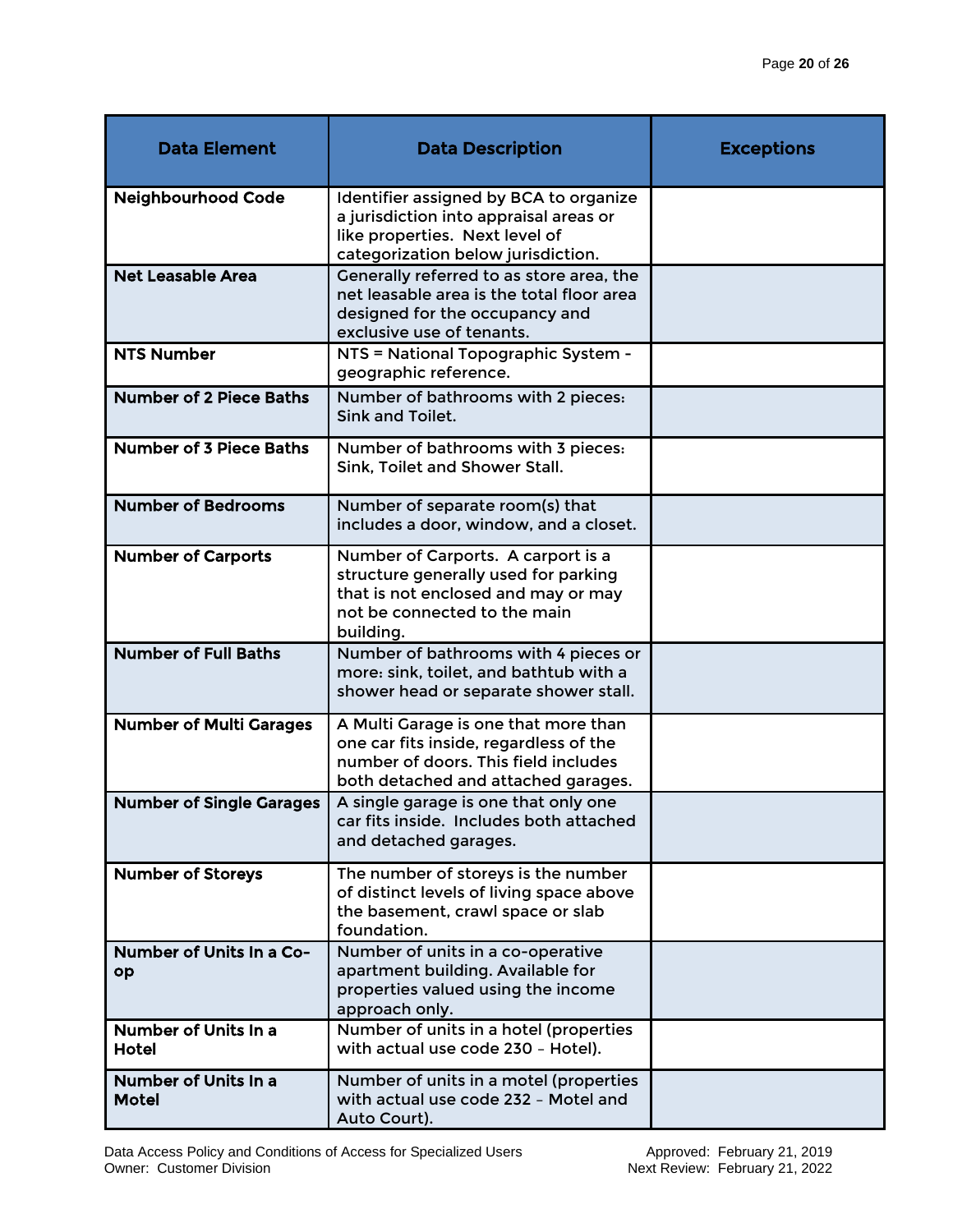| <b>Data Element</b>                               | <b>Data Description</b>                                                                                                                                                                                                                                                                                                                                                                                                                                                                                                                                                                                                  | <b>Exceptions</b> |
|---------------------------------------------------|--------------------------------------------------------------------------------------------------------------------------------------------------------------------------------------------------------------------------------------------------------------------------------------------------------------------------------------------------------------------------------------------------------------------------------------------------------------------------------------------------------------------------------------------------------------------------------------------------------------------------|-------------------|
| <b>Occupancy ID</b>                               | Indicates the type of residential strata<br>property                                                                                                                                                                                                                                                                                                                                                                                                                                                                                                                                                                     |                   |
| <b>Other Building Flag</b>                        | Indicates whether one or more<br>outbuildings exist on the property.<br>Detached garages larger than 950 ft2<br>are considered outbuildings.                                                                                                                                                                                                                                                                                                                                                                                                                                                                             |                   |
| <b>Parking Type - Parking</b><br><b>Structure</b> | Number of parking stalls in a parking<br>structure on the property.                                                                                                                                                                                                                                                                                                                                                                                                                                                                                                                                                      |                   |
| <b>Parking Type - Surface</b>                     | Number of surface parking stalls on<br>the property.                                                                                                                                                                                                                                                                                                                                                                                                                                                                                                                                                                     |                   |
| Parking Type -<br>Underground                     | Number of underground parking stalls<br>on the property.                                                                                                                                                                                                                                                                                                                                                                                                                                                                                                                                                                 |                   |
| <b>Permit Number</b>                              | Building Permit identification number.                                                                                                                                                                                                                                                                                                                                                                                                                                                                                                                                                                                   |                   |
| <b>PID</b>                                        | A unique 9 digit identifier associated<br>with a parcel of land in BC assigned by<br>the Land Title and Survey Authority.                                                                                                                                                                                                                                                                                                                                                                                                                                                                                                |                   |
| <b>Plan Number</b>                                | The Land Title Act Plan Number as<br>registered in one of the Land Title<br>Office.                                                                                                                                                                                                                                                                                                                                                                                                                                                                                                                                      |                   |
| <b>Police Tax Code</b>                            | Identifier for exemption. True or<br>False.                                                                                                                                                                                                                                                                                                                                                                                                                                                                                                                                                                              |                   |
| Pool Yes or No                                    | Indicates whether or not a residential<br>property contains a pool.                                                                                                                                                                                                                                                                                                                                                                                                                                                                                                                                                      |                   |
| Range                                             | Represents a particular division or<br>survey description of a portion of land.<br>This designation is used in at least four<br>different types of legal descriptions,<br>which are as follows:<br>(1) Section and Range surveys used on<br>Vancouver Island; (2) the survey<br>system of Sections, Ranges and Blocks<br>which is used in the New Westminster<br>Land District; (3) The Provincial<br>Township survey system of Sections,<br>Townships and Ranges; (4) Parcels of<br>land which were surveyed under the<br>Dominion Township survey system,<br>which is also known as the Railway<br>Belt survey system. |                   |
| <b>Regional District Number</b>                   | Identifier associated with the regional<br>district that the folio lies within.                                                                                                                                                                                                                                                                                                                                                                                                                                                                                                                                          |                   |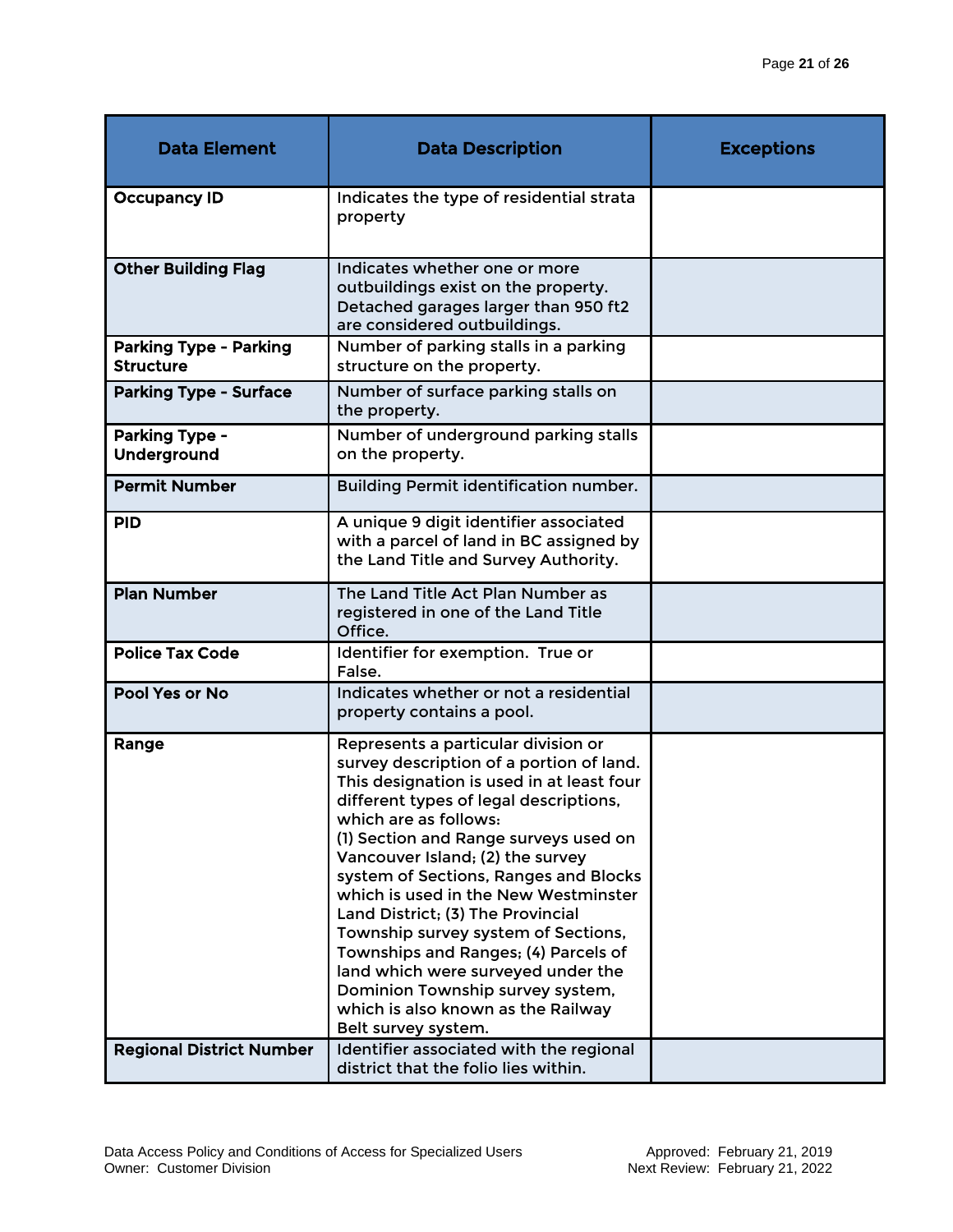| <b>Data Element</b>                                      | <b>Data Description</b>                                                                                                                                                                                                                                                                                                                                                                                                                                                                                                                                                                                                                                                           | <b>Exceptions</b> |
|----------------------------------------------------------|-----------------------------------------------------------------------------------------------------------------------------------------------------------------------------------------------------------------------------------------------------------------------------------------------------------------------------------------------------------------------------------------------------------------------------------------------------------------------------------------------------------------------------------------------------------------------------------------------------------------------------------------------------------------------------------|-------------------|
| <b>Regional Hospital District</b>                        | Identifier for the hospital that is<br>associated / assigned to a given folio.<br>Assigned by Ministry of Municipal<br><b>Affairs &amp; Housing.</b>                                                                                                                                                                                                                                                                                                                                                                                                                                                                                                                              |                   |
| <b>Roll Number</b>                                       | A "unique" identifier when combined<br>with Jurisdiction that identifies a<br>specific folio.                                                                                                                                                                                                                                                                                                                                                                                                                                                                                                                                                                                     |                   |
| <b>Roll Year</b>                                         | A specific property taxation year (for<br>the assessment values reported). Roll<br>year and Taxation year are the same.                                                                                                                                                                                                                                                                                                                                                                                                                                                                                                                                                           |                   |
| <b>Sale Category</b>                                     | Sale category indicates if the sold<br>property is vacant or has an<br>improvement or manufactured home.                                                                                                                                                                                                                                                                                                                                                                                                                                                                                                                                                                          |                   |
| <b>Sale Date</b>                                         | The date the LTSA document was<br>received for registration at the Land<br>Title Office, which date may be<br>adjusted by BCA if the registration<br>date does not accurately reflect the<br>market value of the property on that<br>date.                                                                                                                                                                                                                                                                                                                                                                                                                                        |                   |
| <b>School District</b>                                   | An area created or constituted as a<br>school district by or under the School<br>Act or a former Act.                                                                                                                                                                                                                                                                                                                                                                                                                                                                                                                                                                             |                   |
| <b>Second Floor Area</b>                                 | Size (in square feet) of the second<br>floor area.                                                                                                                                                                                                                                                                                                                                                                                                                                                                                                                                                                                                                                |                   |
| <b>Section</b>                                           | Represents a particular division or<br>survey description of a portion of land.<br>This type of designation is used in at<br>least four different types of legal<br>descriptions, which are noted as<br>follows: (1) Parcels of land which were<br>surveyed under the Dominion<br>Township survey system, which is also<br>known as the Railway Belt survey<br>system; (2) the second survey type is<br>called the Provincial Township survey<br>system; (3) the third system of survey<br>is the Section and Range surveys used<br>on Vancouver Island; (4) the fourth use<br>is where no other descriptors are used<br>other than the Land District for a legal<br>description. |                   |
| <b>Seniors Housing -</b><br>Number of 1 bedroom<br>units | Number of 1 bedroom units in a<br>seniors housing building.                                                                                                                                                                                                                                                                                                                                                                                                                                                                                                                                                                                                                       |                   |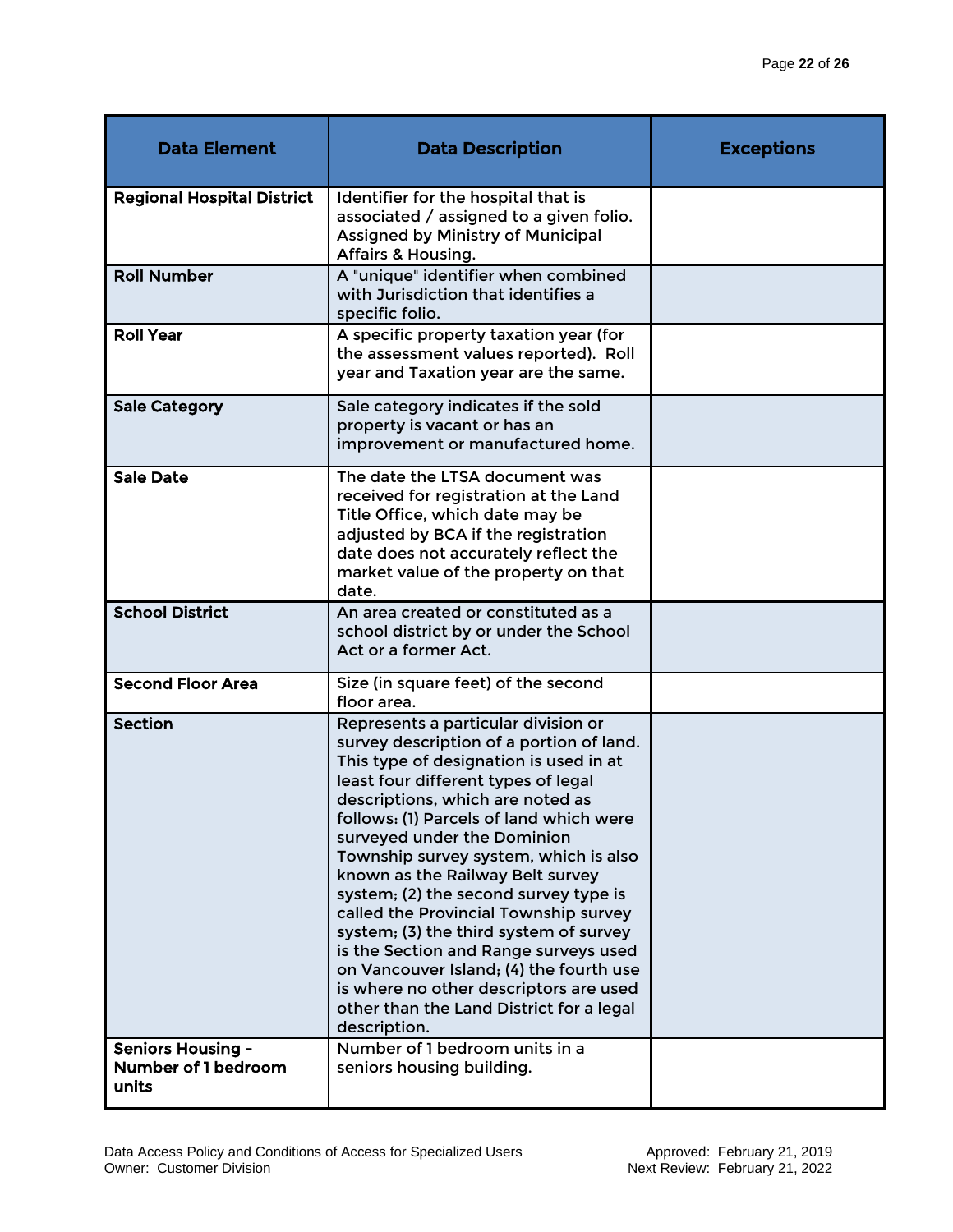| <b>Data Element</b>                                                               | <b>Data Description</b>                                                                                                                                                                                                                                                                  | <b>Exceptions</b> |
|-----------------------------------------------------------------------------------|------------------------------------------------------------------------------------------------------------------------------------------------------------------------------------------------------------------------------------------------------------------------------------------|-------------------|
| <b>Seniors Housing -</b><br>Number of 2 bedroom<br>units                          | Number of 2 bedroom units in a<br>seniors housing building.                                                                                                                                                                                                                              |                   |
| <b>Seniors Housing -</b><br>Number of 3 bedroom<br>units                          | Number of 3 bedroom units in a<br>seniors housing building.                                                                                                                                                                                                                              |                   |
| <b>Seniors Housing -</b><br><b>Number of bachelor units</b>                       | Number of bachelor units in a seniors<br>housing building.                                                                                                                                                                                                                               |                   |
| <b>Seniors Housing -</b><br><b>Number of Bed/sitting</b><br>rooms                 | Number of bed/sitting rooms in a<br>seniors housing building. A Bed Sitting<br>Room (BSR) is a resident unit that<br>does not contain a kitchenette; it may<br>or may not contain an ensuite<br>bathroom.                                                                                |                   |
| <b>Seniors Housing -</b><br><b>Number of Licensed Care</b><br><b>Private Beds</b> | Number of private single bed<br>bedrooms, funded from Health<br>Authority for licensed care.                                                                                                                                                                                             |                   |
| <b>Seniors Housing -</b><br><b>Number of Units</b>                                | Number of units in a seniors housing<br>property.                                                                                                                                                                                                                                        |                   |
| <b>Seniors Housing- Number</b><br>of Licensed Care Semi-<br><b>Private Beds</b>   | Number of semi-private rooms of two<br>to four beds and a two-piece ensuite<br>or shared washroom, funded from<br>Health Authority for licensed care.                                                                                                                                    |                   |
| <b>Service Area Codes</b>                                                         | <b>Identifies the Service Areas associated</b><br>with the folio. Service Area coding is<br>applied upon the request of the<br>Regional District for the purposes of<br>taxation. Each code is associated with<br>a service such as fire protection, or<br>water.                        |                   |
| <b>Service Date</b>                                                               | Date building permit was issued.                                                                                                                                                                                                                                                         |                   |
| <b>Specified Municipal</b><br><b>Codes</b>                                        | <b>Identifies the Specified Municipal</b><br>Areas associated with the folio.<br>Specified Municipal/ Area coding is<br>applied upon the request of the<br>Municipality for the purposes of<br>taxation. Each code is associated with<br>a service such as fire protection, or<br>water. |                   |
| <b>Specified Regional Codes</b>                                                   | <b>Identifies the Specified Regional Areas</b><br>associated with the folio. Specified<br>Regional Area coding is applied upon<br>the request of the Regional District for<br>the purposes of taxation. Each code is<br>associated with a service such as fire<br>protection, or water.  |                   |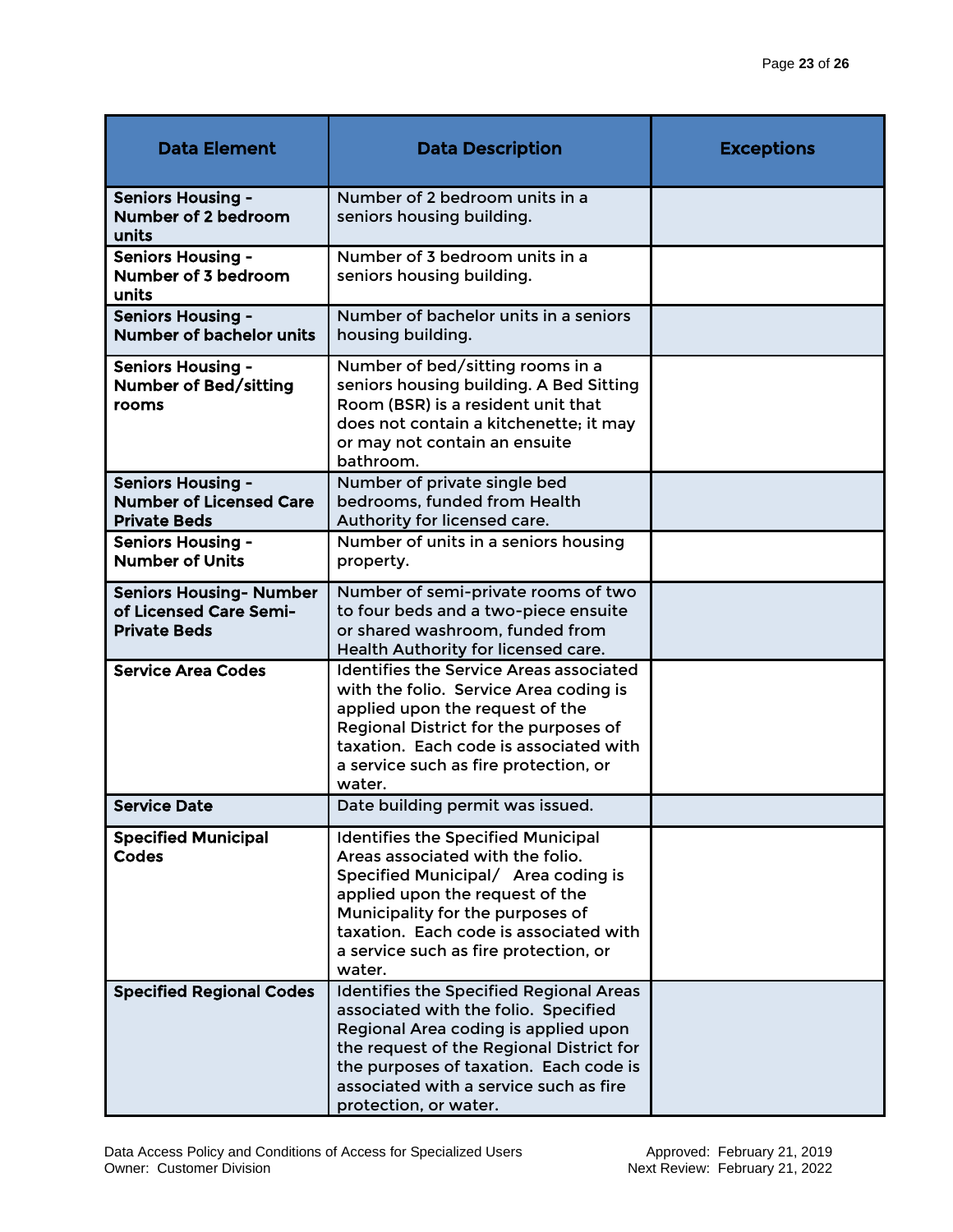| <b>Data Element</b>                                | <b>Data Description</b>                                                                                                                                                                                                                                                                               | <b>Exceptions</b> |
|----------------------------------------------------|-------------------------------------------------------------------------------------------------------------------------------------------------------------------------------------------------------------------------------------------------------------------------------------------------------|-------------------|
| Specified/Defined<br>Calculation                   | A category of a minor taxing area for<br>taxation purposes. The boundary of<br>the taxing area is identified by the<br><b>Regional District and sometimes by</b><br>the Ministry of Municipal Affairs &<br>Housing and the coding is assigned by<br>BCA.                                              |                   |
| <b>Strata Effective Year</b>                       | Effective age of the strata unit,<br>factoring in renovations, remodels<br>and/or additions.                                                                                                                                                                                                          |                   |
| <b>Strata Floor Area (without</b><br>balcony)      | Area (in square feet) of the interior<br>portion of the strata unit.                                                                                                                                                                                                                                  |                   |
| <b>Strata</b><br>Industrial/Commercial<br>Lot Area | For Strata Office and Retail: the sum<br>of the areas (in square feet) of all<br>strata units and common areas as<br>registered on the strata plan.<br>For Strata Industrial: the sum of the<br>areas (in square feet) of all strata units<br>as registered on the strata plan in the<br>development. |                   |
| <b>Street Direction(s)</b>                         | Further refinement of the Street Name<br>to facilitate location of building.                                                                                                                                                                                                                          |                   |
| <b>Street Name(s)</b>                              | Identifier of a road assigned by a local<br>government (municipality).                                                                                                                                                                                                                                |                   |
| <b>Street Number(s) - From</b><br>– To             | Municipality numbering for<br>improvement (building).                                                                                                                                                                                                                                                 |                   |
| <b>Supplementary Reason</b><br>Code                | An identifier that provides additional<br>information regarding the rationale for<br>a change to a property / folio.                                                                                                                                                                                  |                   |
| <b>Tenure Code</b>                                 | Denotes the type of occupier on land<br>where the fee simple is held in the<br>name of the Crown.                                                                                                                                                                                                     |                   |
| <b>Third Floor Area</b>                            | Size (in square feet) of the third floor<br>area.                                                                                                                                                                                                                                                     |                   |
| <b>Total Balcony Area</b>                          | Total balcony area (in square feet) for<br>a commercial property.                                                                                                                                                                                                                                     |                   |
| <b>Total Finished Area</b>                         | Total finished area (in square feet) for<br>single family houses, duplexes,<br>triplexes, fourplexes, manufactured<br>homes and outbuildings. This total<br>does not include foundation area.                                                                                                         |                   |